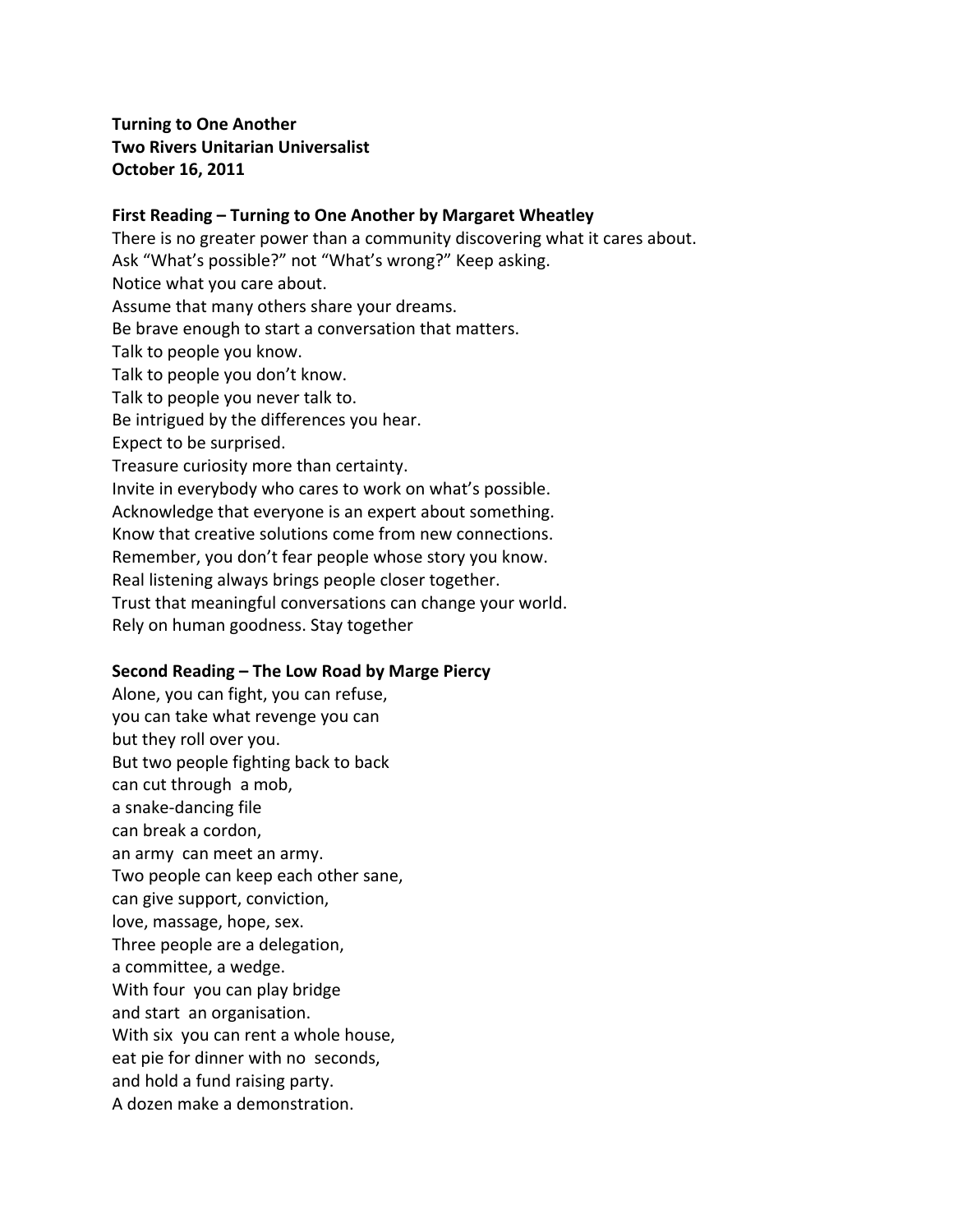A hundred fill a hall. A thousand have solidarity and your own newsletter; ten thousand, power and your own paper; a hundred thousand, your own media; ten million, your own country. It goes on one at a time, it starts when you care to act, it starts when you do it again after they said no, it starts when you say We and know who you mean, and each day you mean one more.

## Homily – "Turning to..." by Rev. Deborah Holder

### Homily – "...One Another" by Gretchen Haley

As late as my first quarter in seminary, I had some serious doubts about all this. I mean, church.

I know it's crazy, but until I started as a student there, I didn't fully get that the Iliff *School of Theology* was a *religious* institution. And that I had signed up to talk – a lot – about church – not to mention God, and scripture, and morality, liturgy and hymns – to wrestle with and learn about all these things.

See, I knew about Iliff from my social justice work in the Denver area – they were always hosting forums and leading actions around the most progressive of social issues – queer justice stuff, anti-racism, Palestinian-Israeli dialogues, economic justice– these sorts of things. And since in my mind *church* and progressive justice work were pretty incompatible, I don't know, my brain just wouldn't compute the church part of their – or my – identity.

So there I was, at the opening convocation, my first quarter. And they started playing this really super traditional Methodist hymn, and there was an organ, and everyone knew all the words, and Christ had come to redeem us all. I realized, with no small amount of dread, I was surrounded by "Church" people. They were everywhere

That was just over four years ago. Last week, someone literally called me a "church lady." "You're really churchy," they said. And what's more, I agreed.

What happened in those years, what changed in me? What made me imagine that somehow church was not just compatible with my deepest values, but actually the *best* place and form for stirring up these values and dreams, and for bringing them to bear in a vision of the world?

"It starts when you say we, and know who you mean."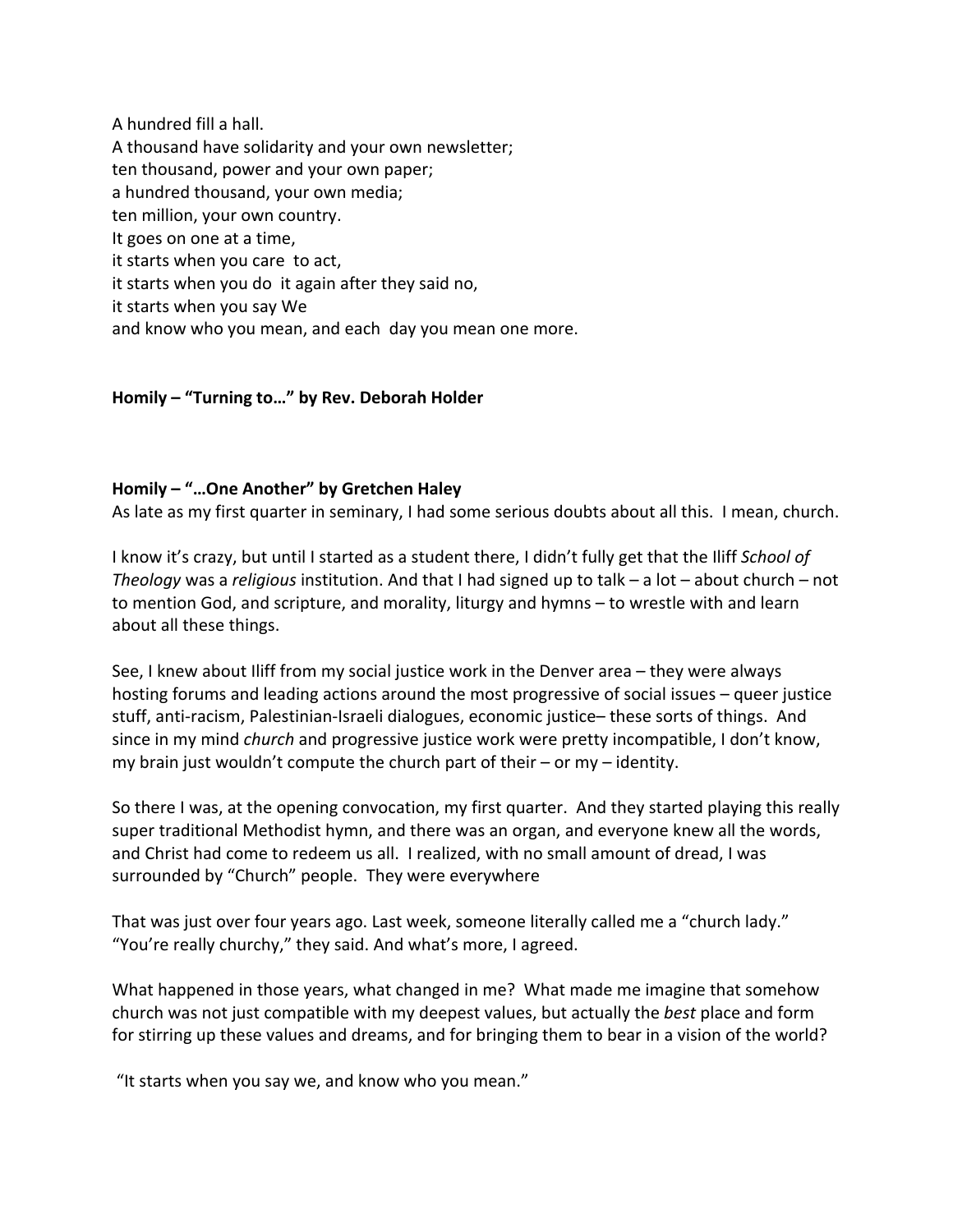That first year of seminary, I felt like an outsider, an interloper. I did it to myself mostly, you remember that stance I told you about in the prison....I made it often and in many subtle ways. Keeping a safe distance from the whole *religious* world. Like it was an infectious disease.

And then, over Spring Break that year, it was Tuesday. I was laying on my couch with my then 2 year old daughter when the phone rang. "We believe 2 years ago you adopted a baby girl?" "Yes," I said. "Well her birth mother had another baby, two days ago. A boy." Would my family be interested in another foster-adoptive process? He could come home that weekend, they thought.

That next Monday, I returned to my classes with a zoo-animal print sling wrapped around me, carrying inside the tiniest little baby you ever did see. We didn't have a childcare plan for an infant – we didn't have an anything plan. But these moments when they come, you just leap, and trust that somehow, it will all be ok.

Two weeks into classes. Josef had been coming with me to New Testament every day. We were getting by. It was hard, in those early days with an infant, there's enough elation you don't notice how impossible it all is.

One day, the teacher said to me, Gretchen, I need to talk to you after class. I was sure she was going to say, it wasn't going to work. I had to find another place for my baby. The end of the class came, and everyone filed out as usual. I maneuvered my way up to my professor. She took me by the hand and she said, I know it's been a tough transition. I wanted to talk with you  $-$  maybe let's go out in the lobby and sit down for a minute? I said ok, and she led me out the door.

And there, filling the lobby – three or four tables – were piles of presents, and my whole class, with signs and balloons saying, welcome baby, and congratulations! They'd thrown me a baby shower.

I barely knew how to respond – looking around at these future Christian pastors, future church leaders, smiling at me, loving me, and my son, and with all the cards addressed to me, *and* Carri – you get it, this *gay* family? I didn't know what to say. And so, I burst into tears.

What else do you do when you realize someone has been paying attention to you in ways you hadn't noticed? That a whole community has imagined what you might need, before you can even articulate it yourself? I know many of you spent time reflecting on this month's theme of belonging last Sunday – well, this was one of those moments for me, where I felt in a way I could have never predicted, like I truly belonged.

And as they brought me over to a chair, and handed me present after present to unwrap, and rejoiced with me in this great moment – a vision came over me. It was a new hope for this thing called *church*, and its capacity to build bridges rather than foster division. A new understanding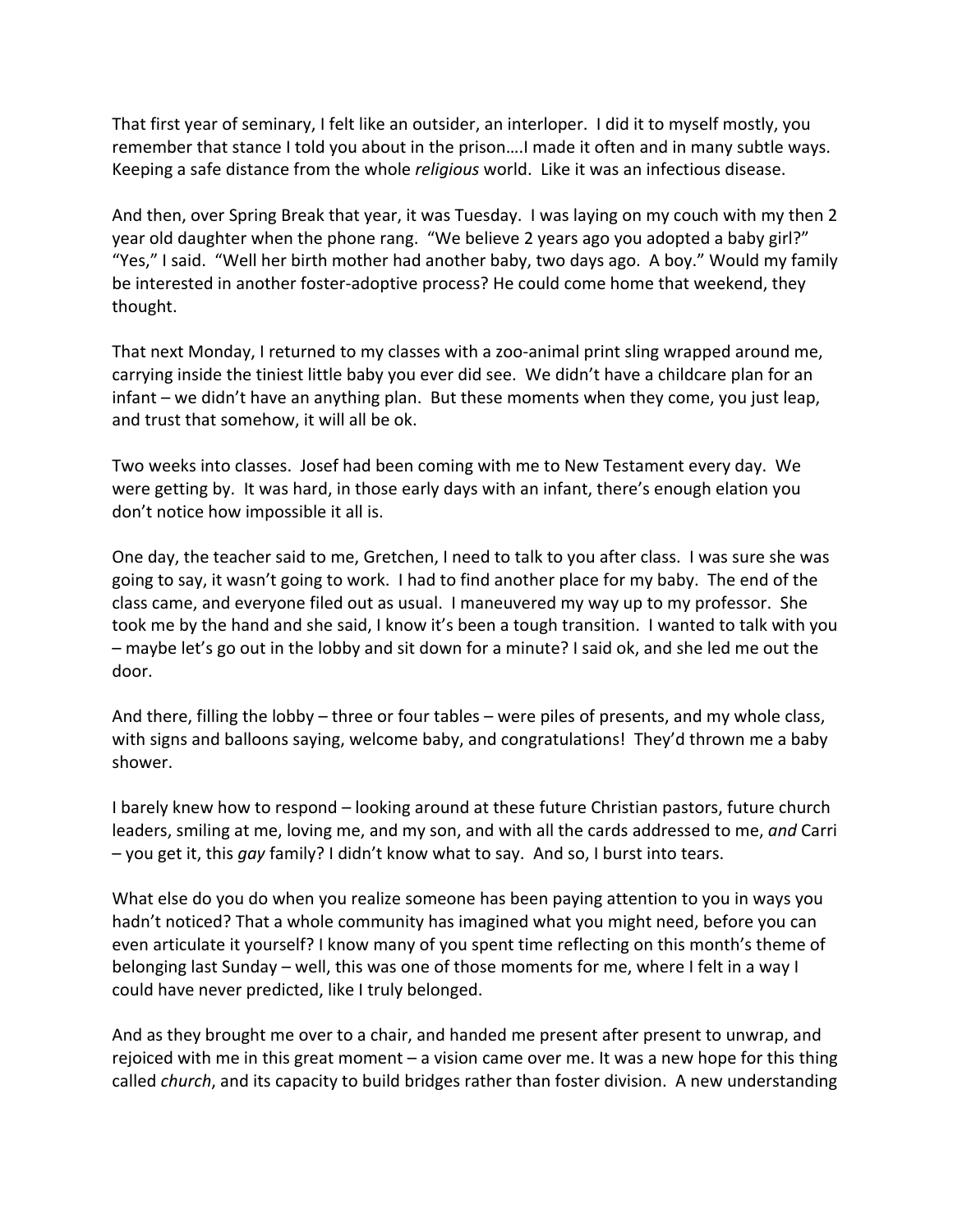of Christianity and the possibility that its leaders had not all gone mad, and that maybe, a good number of them, still followed the basic words of Jesus: Love One Another.

And it was a vision of community, of communion between Christianity and Unitarian Universalism, and in turn a sense of communion amongst all the world. Sitting there, I glimpsed the world I wished were true all the time. In that moment, I didn't just hope Beloved Community was possible, I knew it was, with everything in me.

And here's the important part. This vision, this experience of *faith*, came not through rational argument, or analysis or theory. It didn't even come through social justice or public witnessing together. There were no picket signs, no debates, no text books. There was just the turning of persons to one another, in care and concern, in an expression of courageous and abundant love.

"It starts when you say we, and know who you mean, and each day you mean one more."

A long time social activist, who was pretty new to this whole church business, told me once, she'd spent much of her life overwhelmed at the world's problems. There was just so much to do and it was always so hard to know where to begin – or how to stop. The world's hunger was so relentless, and the landscape so bleak, she felt paralyzed and on the edge of despair. But she told me, since starting to do her work through the church, these feelings had lessened.

*I* have these people, they are my partners, and together we are working on these issues. It's a *scale&I&can&handle*,%she%said.%%*I&don't&have&to&figure&out&the&whole&world,&and&I&don't&have&to&do&it& alone.&&I&just&get&to&begin&here,&practice&here.&&With&these&people,&in&this&place.&&And&I&know&they& have&my&back.&&Maybe&this&is&the&best&we&can&hope&for,*%she%said,%*maybe&this&is&the&point.&&Just& keeping&going,&doing&what&we&can,&with&a&small&group&of&people,&learning&and&growing&together,& helping each other, as best we can.* 

This is our village. This church. Here, we learn each other's song, and we sing it to each other. And as life moves along with its mix of joy and loss, these songs remind us of our deepest loyalties and values, remind us even on the darkest nights, we are worthy and sacred, we are seen and held, and we belong here in this circle, here in this life.

In these circles of community I've come to call the Unitarian Universalist church – we affirm all these things, and she was right, it's the point. Which is not to say, all this singing is always easy, or fun. Church – especially a Unitarian Universalist congregation – is not a club you join because you have a bunch of things in common with everyone else who's there. Usually it's the opposite – you look around and wonder – who are all these strangers and how did I end up here?! And in that way – it's the best microcosm we have available to us of the whole world. What other place can you go today, where all ages are present. Where all sexual orientations, gender expressions, and economic backgrounds are welcome. Where all kinds of beliefs about the universe and all kinds of approaches to life are present together. And where else can we go where at the point where all these differences intersect, in this gathered community, the point